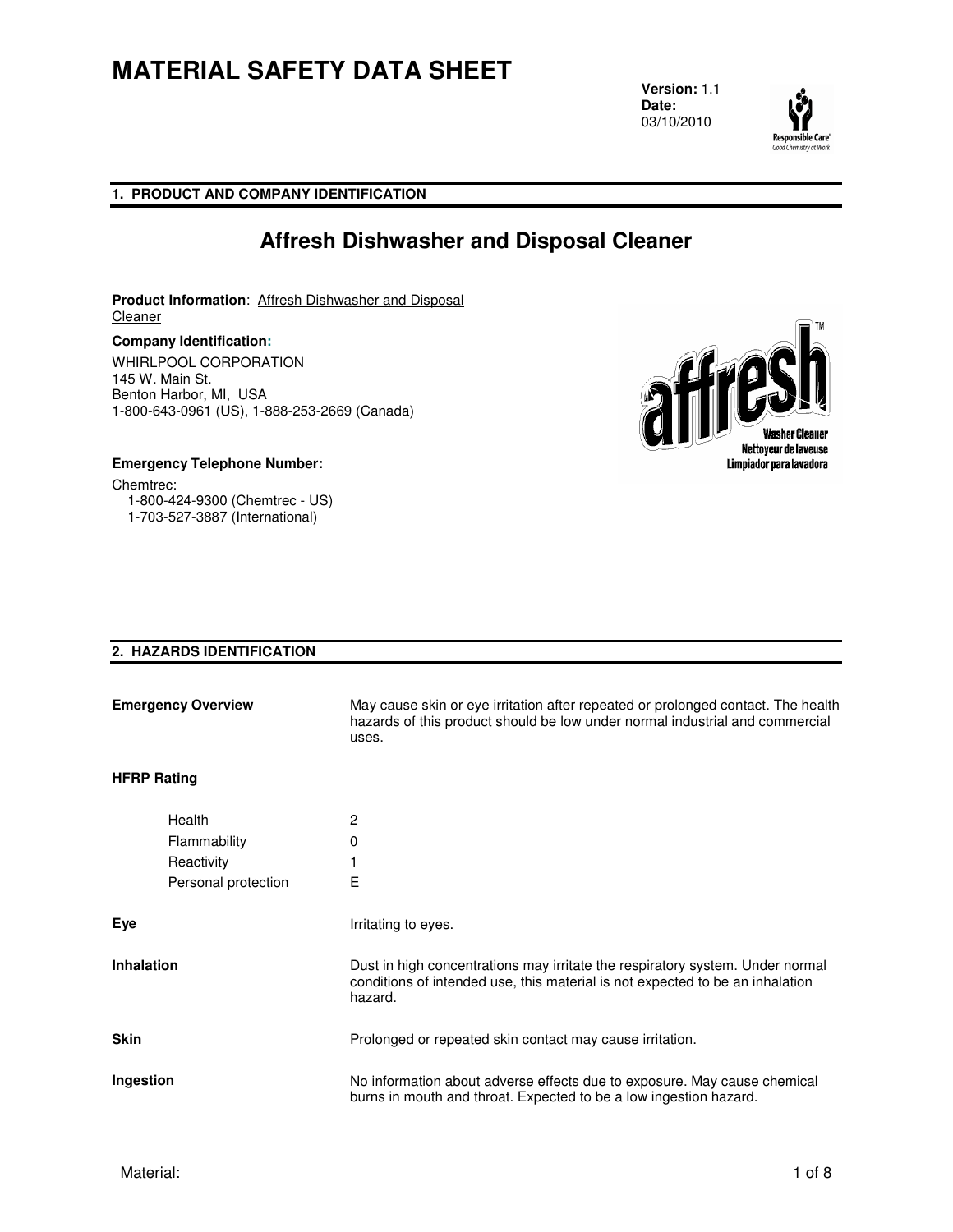**Version:** 1.1 **Date:** 03/10/2010



### **3. COMPOSITION / INFORMATION ON INGREDIENTS**

| <b>Product name</b>                             | <b>CAS Number</b> | Amount       |
|-------------------------------------------------|-------------------|--------------|
| 1,2,3-Propanetricarboxylic acid, 2-<br>hydroxy- | 77-92-9           | $>= 10.0 \%$ |
| Ethanedioic acid                                | 6153-56-6         | $\leq$ 3.0 % |

#### **4. FIRST AID MEASURES**

| Eye               | Immediately flush with plenty of water for up to 15 minutes. Remove any<br>contact lenses and open eyes wide apart. Flush thoroughly with water. If<br>irritation occurs, get medical assistance.                                                                                                                                                                    |
|-------------------|----------------------------------------------------------------------------------------------------------------------------------------------------------------------------------------------------------------------------------------------------------------------------------------------------------------------------------------------------------------------|
| <b>Inhalation</b> | Under normal conditions of intended use, this material is not expected to be<br>an inhalation hazard. In case of inhalation of spray mist: Move person into<br>fresh air and keep at rest. When breathing is difficult, properly trained<br>personnel may assist affected person by administering 100% oxygen. Get<br>medical attention if any discomfort continues. |
| <b>Skin</b>       | Wash skin thoroughly with soap and water for several minutes. Immediately<br>remove contaminated clothing. Get medical attention if any discomfort<br>continues.                                                                                                                                                                                                     |
| Ingestion         | Give one or two glasses or water if patient is alert and able to swallow. Seek<br>immediate medical attention. Do not induce vomiting. Never give liquid to an<br>unconscious person.                                                                                                                                                                                |

| <b>5. FIRE-FIGHTING MEASURES</b>  |                                                                                                                                                                                                                                                                      |
|-----------------------------------|----------------------------------------------------------------------------------------------------------------------------------------------------------------------------------------------------------------------------------------------------------------------|
| <b>Flammable Properties</b>       |                                                                                                                                                                                                                                                                      |
| <b>Flash Point</b>                | $>100$ °C                                                                                                                                                                                                                                                            |
| <b>Fire Fighting Media</b>        | Use water fog, alcohol-resistant foam, dry chemical or carbon dioxide (CO2)<br>to extinguish flames.                                                                                                                                                                 |
| <b>Fire Fighting Instructions</b> | Use standard firefighting procedures and consider the hazards of other<br>involved materials. Firefighters must use standard protective equipment<br>including flame retardant coat, helmet with face shield, gloves, rubber boots,<br>and in enclosed spaces, SCBA. |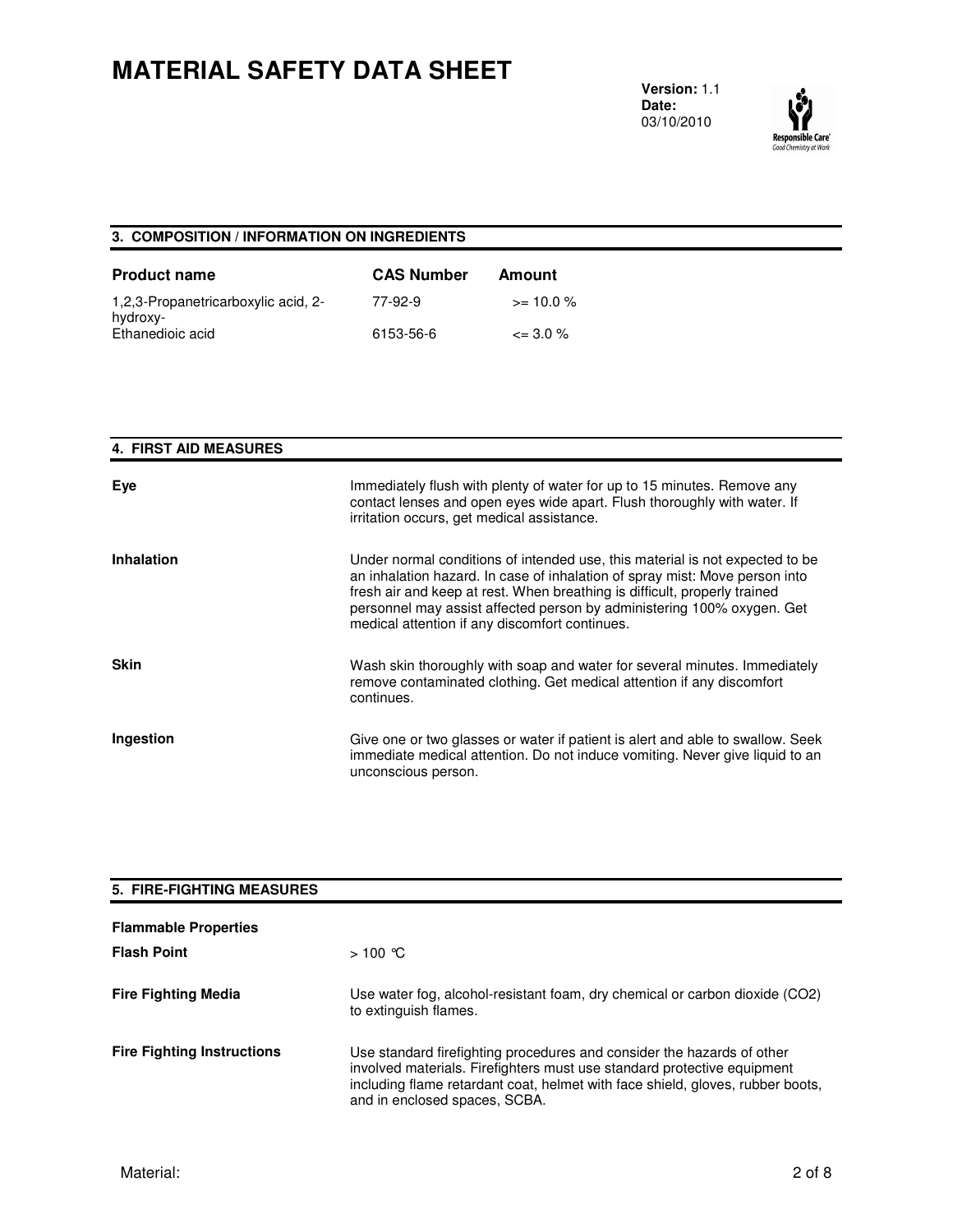**Version:** 1.1 **Date:** 03/10/2010



| <b>Unusual Fire &amp; Explosion</b> | No unusual fire |
|-------------------------------------|-----------------|
| <b>Hazards</b>                      | fumes, smoke,   |

or explosion hazards noted. Decomposition may produce oxides of carbon and hydrocarbons.

#### **6. ACCIDENTAL RELEASE MEASURES**

| <b>Safety Advice</b>         | Adequate ventilation should be provided so that exposure limits are not<br>exceeded. Ensure suitable personal protection (including respiratory<br>protection) during removal of spillages in a confined area. Wear appropriate<br>personal protective equipment.                                                                                                                                                                                                              |
|------------------------------|--------------------------------------------------------------------------------------------------------------------------------------------------------------------------------------------------------------------------------------------------------------------------------------------------------------------------------------------------------------------------------------------------------------------------------------------------------------------------------|
| <b>Spill Cleanup Methods</b> | Shovel into dry containers. Cover and move the containers. Flush the area<br>with water. Ensure that waste and contaminated materials are collected and<br>removed from the work area as soon as possible in a suitably labeled<br>container. All waste materials should be packaged, labeled and transported<br>in accordance with all national, state/provincial, and local requirements. Pick<br>up with vacuum or absorbent solid, store in closed container for disposal. |

### **7. HANDLING AND STORAGE Handling** No specific hygiene procedures noted, but good personal hygiene practices are always advisable, especially when working with chemicals. Wash promptly with soap and water if skin becomes contaminated. Practice good housekeeping. Provide adequate ventilation if fumes or vapors are generated. Avoid prolonged contact with skin or eyes. Avoid forming spray/aerosol mists. Ventilate well, avoid breathing vapors. Use approved respirator if air contamination is above accepted level. In case of inadequate ventilation, use respiratory protection. **Handling / Physical Hazards Avoid extreme temperatures. Storage Precautions Store** in a cool, dry place with adequate ventilation. Keep away from incompatible materials, open flames, and high temperatures. Keep containers tightly closed.

#### **8. EXPOSURE CONTROLS / PERSONAL PROTECTION**

**Engineering Controls** No special requirements under ordinary conditions of use and with adequate ventilation. Provide easy access to water supply or an emergency shower.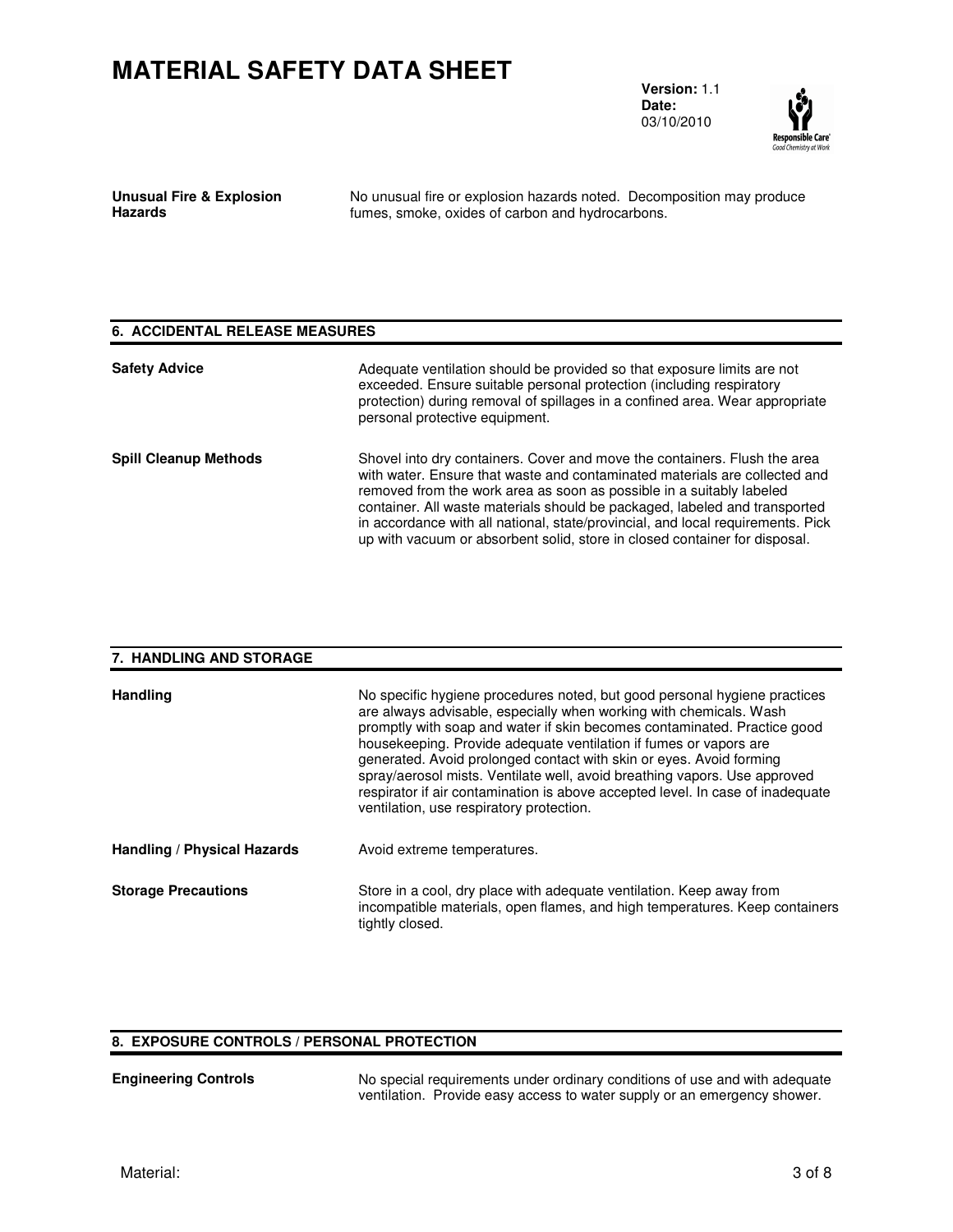**Version:** 1.1 **Date:** 03/10/2010



| Eye protection                  | Wear necessary protective equipment. Avoid contact with eyes and<br>prolonged skin contact. Where contact with this material is likely, chemical<br>goggles are recommended.                                                |
|---------------------------------|-----------------------------------------------------------------------------------------------------------------------------------------------------------------------------------------------------------------------------|
| <b>Skin and Body Protection</b> | Wash promptly with soap and water if skin becomes contaminated. When<br>prolonged or frequently repeated contact could occur, use protective clothing<br>impervious to this material.                                       |
| <b>Personal protection</b>      | Always observe good personal hygiene measures, such as washing after<br>handling the material and before eating, drinking, and/or smoking. Routinely<br>wash work clothing and protective equipment to remove contaminants. |
| <b>Respiratory Protection</b>   | No protection is ordinarily required under normal conditions of use and with<br>adequate ventilation. Respiratory protection must be used if air<br>contamination exceeds acceptable level.                                 |

#### **Exposure Limit Values**

| Component        | <b>Regulatory</b><br><b>Basis</b> | Type           | <b>Occupational exposure</b><br>limits |
|------------------|-----------------------------------|----------------|----------------------------------------|
| Ethanedioic acid | OSHA_TRANS                        | <b>PEL</b>     | 1 $mg/m3$                              |
|                  | <b>ACGIH</b>                      | <b>STEL</b>    | $2$ mg/m $3$                           |
|                  | <b>ACGIH</b>                      | <b>TWA</b>     | 1 $mg/m3$                              |
|                  | Z <sub>1</sub> A                  | <b>TWA</b>     | 1 $mg/m3$                              |
|                  | Z <sub>1</sub> A                  | <b>STEL</b>    | $2$ mg/m $3$                           |
|                  | NIOSH/GUIDE                       | <b>REL</b>     | 1 $mg/m3$                              |
|                  | NIOSH/GUIDE                       | <b>STEL</b>    | $2$ mg/m $3$                           |
|                  | US CA OEL                         | <b>TWA PEL</b> | 1 $mg/m3$                              |
|                  | US CA OEL                         | <b>STEL</b>    | $2$ mg/m $3$                           |
|                  | CAD AB OEL                        | <b>TWA</b>     | 1 $mg/m3$                              |
|                  | CAD AB OEL                        | <b>STEL</b>    | $2$ mg/m $3$                           |
|                  | CAD BC OEL                        | <b>TWA</b>     | 1 $mg/m3$                              |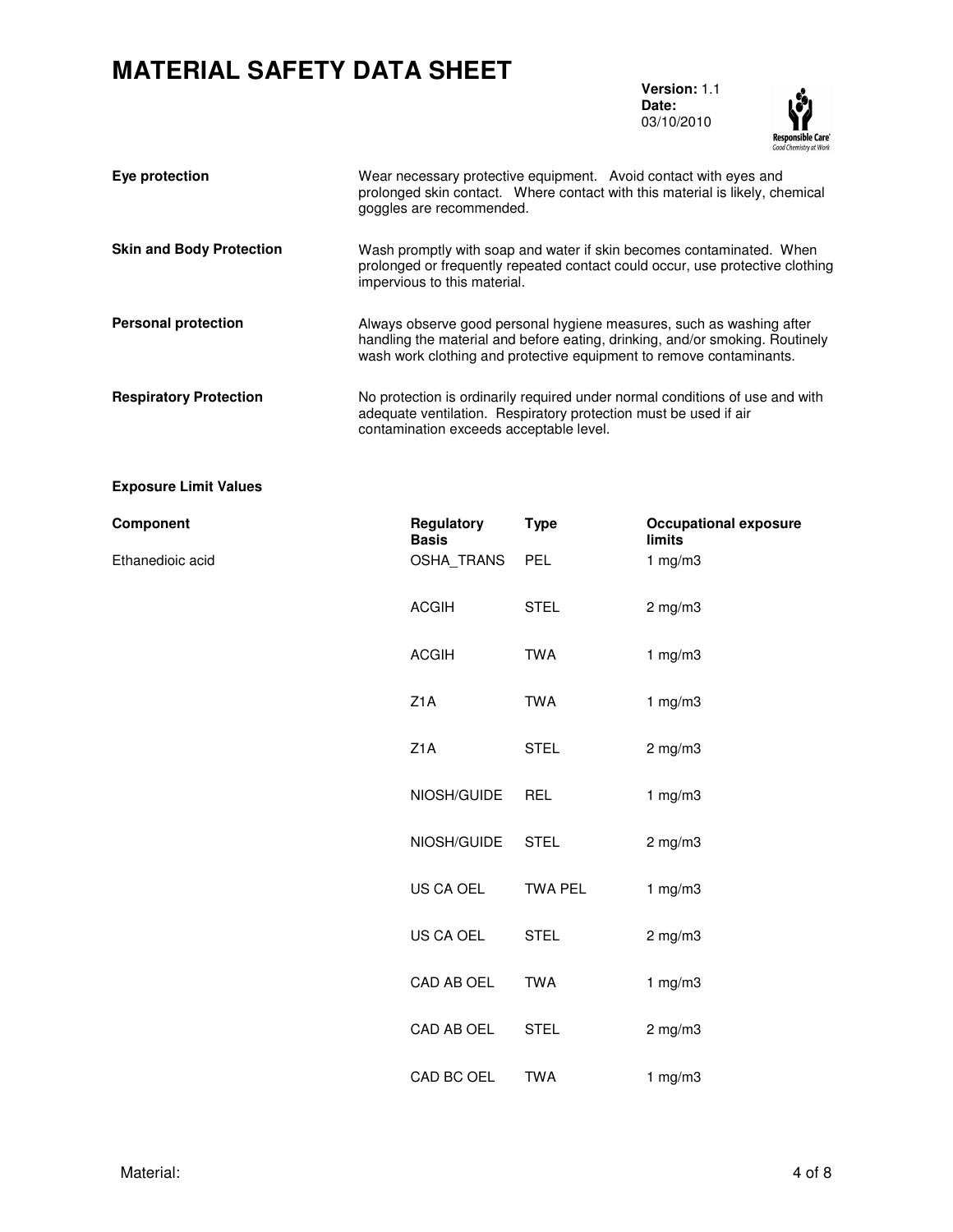**Version:** 1.1 **Date:** 03/10/2010



|                    | CAD BC OEL   | <b>STEL</b>  | $2$ mg/m $3$ |
|--------------------|--------------|--------------|--------------|
|                    | CAD ON OEL   | <b>TWAEV</b> | 1 mg/m3      |
|                    | CAD ON OEL   | <b>STEV</b>  | $2$ mg/m $3$ |
|                    | OEL (QUE)    | <b>STEL</b>  | $2$ mg/m $3$ |
|                    | OEL (QUE)    | <b>TWA</b>   | 1 mg/m3      |
| Boric acid (H3BO3) | <b>ACGIH</b> | <b>STEL</b>  | $6$ mg/m $3$ |
|                    | <b>ACGIH</b> | <b>TWA</b>   | $2$ mg/m $3$ |
|                    | CAD ON OEL   | <b>STEV</b>  | $6$ mg/m $3$ |
|                    | CAD BC OEL   | <b>TWA</b>   | $2$ mg/m $3$ |
|                    | CAD ON OEL   | <b>TWAEV</b> | $2$ mg/m $3$ |
|                    | CAD BC OEL   | <b>STEL</b>  | $6$ mg/m $3$ |

#### **9. PHYSICAL AND CHEMICAL PROPERTIES**

| Appearance                   | <b>Tablets</b>            |
|------------------------------|---------------------------|
| Color                        | Yellow                    |
| Odor                         | Fresh citrus-like odor    |
| <b>Flash Point</b>           | > 100 ℃                   |
| pH                           | 2.3                       |
| <b>Solubility</b>            | <b>Completely Soluble</b> |
| <b>Solubility (in Water)</b> | $> 10$ g/l                |
| <b>Boiling Point</b>         | $>$ 200 ℃                 |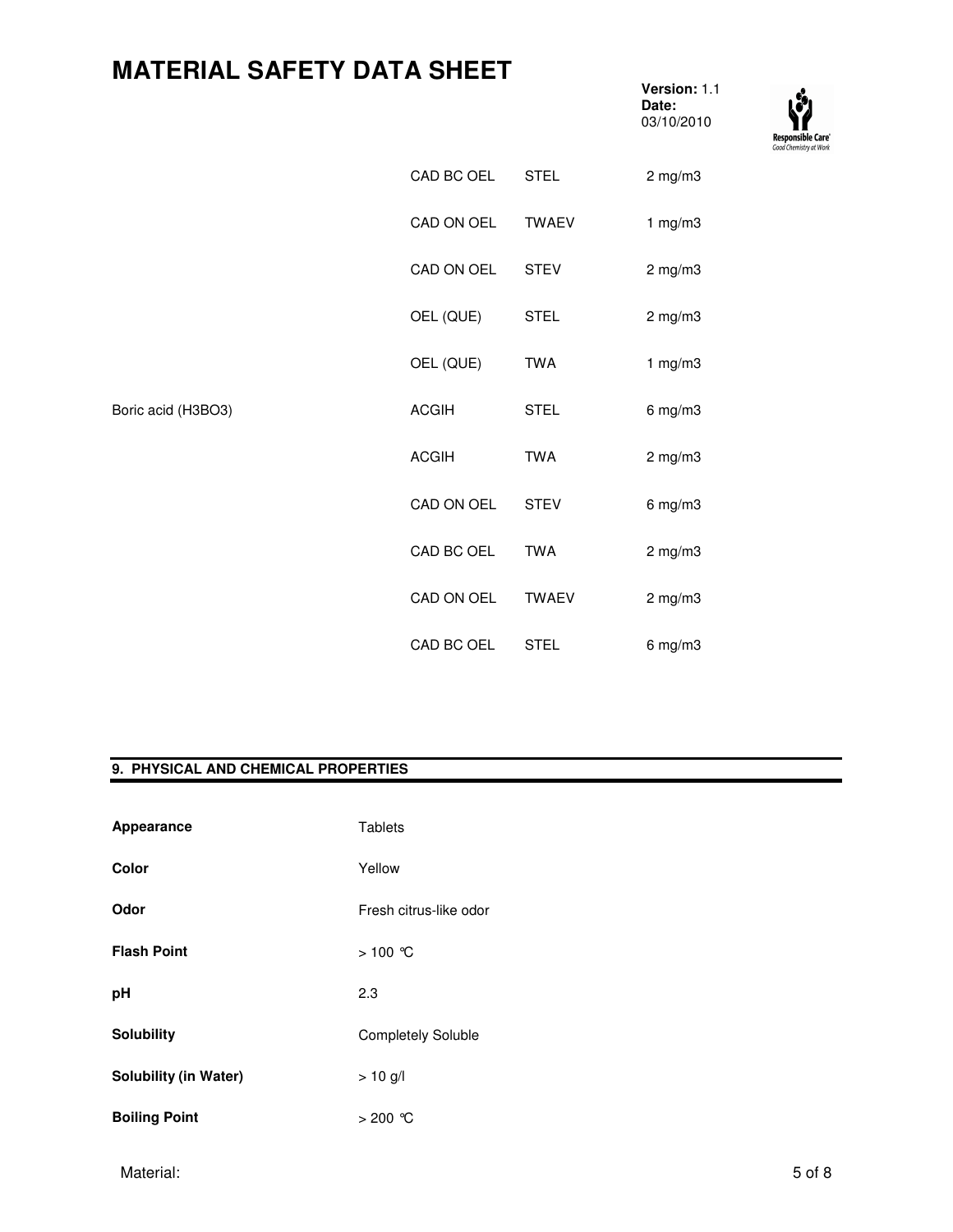**Version:** 1.1 **Date:** 03/10/2010



**Melting/Freezing Point**  $> 90$  °C

| <b>10. STABILITY AND REACTIVITY</b>        |                                                                                                                                                                                  |
|--------------------------------------------|----------------------------------------------------------------------------------------------------------------------------------------------------------------------------------|
| <b>Stability</b>                           | This product is stable at ambient conditions.                                                                                                                                    |
| <b>Conditions to Avoid</b>                 | No special precautions are necessary beyond normal good hygiene<br>practices. See Section 8 of the MSDS for additional personal protection<br>advice when handling this product. |
| <b>Hazardous Polymerization</b>            | Hazardous polymerization will not occur.                                                                                                                                         |
| <b>Hazardous decomposition</b><br>products | Decomposition will not occur if handled and stored properly.                                                                                                                     |

| 11. TOXICOLOGICAL INFORMATION     |                                                                                             |  |
|-----------------------------------|---------------------------------------------------------------------------------------------|--|
| <b>Acute Toxicity: Oral</b>       |                                                                                             |  |
|                                   | Species: Rat<br>Result: Estimated> 2,000 mg/kg                                              |  |
| <b>Acute Toxicity: Dermal</b>     |                                                                                             |  |
|                                   | Result: Estimated> 2,000 mg/kg<br>Prolonged or repeated contact: Causes skin and eye burns. |  |
| <b>Assessment Carcinogenicity</b> | NTP Not Listed.                                                                             |  |
| <b>Mutagenicity</b>               | No data recorded.                                                                           |  |

### **12. ECOLOGICAL INFORMATION**

### **Biodegradation**

The subject product is expected to biodegrade and is not expected to persist for long periods in an aquatic environment.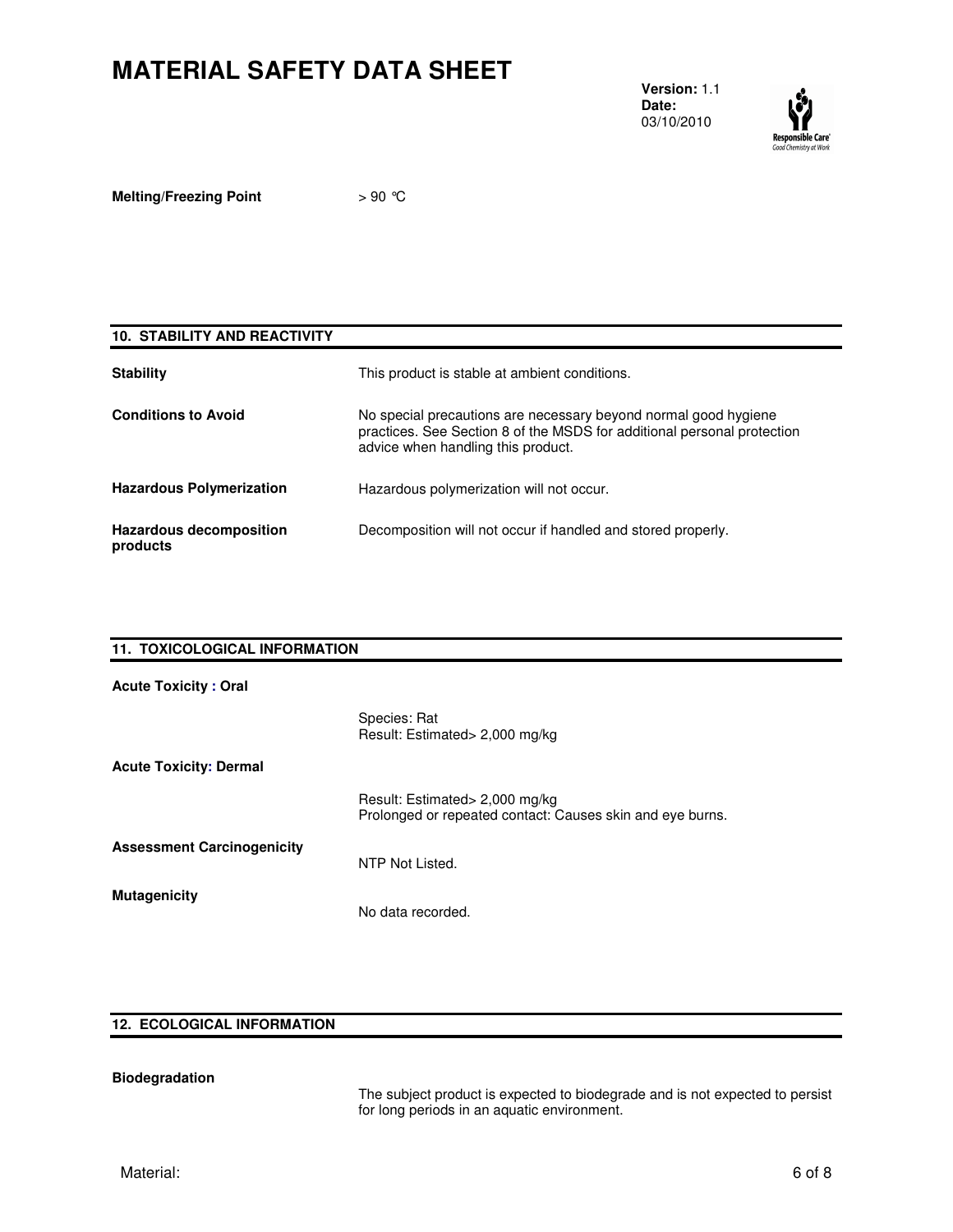**Version:** 1.1 **Date:** 03/10/2010



**Bioaccumulation** 

Potential to bioaccumulate is low.

| <b>13. DISPOSAL CONSIDERATIONS</b> |                                                                                                                                                                                                                                                                                                               |
|------------------------------------|---------------------------------------------------------------------------------------------------------------------------------------------------------------------------------------------------------------------------------------------------------------------------------------------------------------|
| <b>Disposal Recommendations</b>    | Dispose of waste at an appropriate treatment and disposal facility in<br>accordance with applicable laws and regulations, and product characteristics<br>at time of disposal. Flush container clean before discarding. Uncleaned<br>empty containers should be disposed of in the same manner as the contents |

### **14. TRANSPORT INFORMATION**

Transport classifications may vary by container volume and may be influenced by regional or country variations in regulations.

### **15. REGULATORY INFORMATION**

| <b>Regulatory Lists Searched</b><br>US. EPA Emergency Planning and<br>Community Right-To-Know Act (EPCRA)<br>SARA Title III Section 302 Extremely<br>Hazardous Substance (40 CFR 355,<br>Appendix A) | <b>Component</b><br>None.                                       |                      |  |
|------------------------------------------------------------------------------------------------------------------------------------------------------------------------------------------------------|-----------------------------------------------------------------|----------------------|--|
| U.S. FPA CERCLA Hazardous Substances<br>(40 CFR 302)                                                                                                                                                 | None.                                                           |                      |  |
| US. EPA Emergency Planning and<br>Community Right-To-Know Act (EPCRA)<br><b>SARA Title III Section 313 Toxic Chemicals</b><br>(40 CFR 372.65) - Supplier Notification<br>Required                    | None present or none present in regulated quantities.           |                      |  |
| US. Massachusetts Commonwealth's<br>Right-to-Know Law (Appendix A to 105<br>Code of Massachusetts Regulations<br>Section 670.000)                                                                    | <b>Ethanedioic acid</b>                                         | 6153-56-6            |  |
| US. New Jersey Worker and Community                                                                                                                                                                  | 1,2,3-Propanetricarboxylic acid, 2-hydroxy-                     | 77-92-9              |  |
| Right-to-Know Act (New Jersey Statute<br>Annotated Section 34:5A-5)                                                                                                                                  | <b>Ethanedioic acid</b>                                         | 6153-56-6            |  |
|                                                                                                                                                                                                      | Boric acid (H3BO3)<br>Fragrance                                 | 10043-35-3           |  |
| US. Pennsylvania Worker and Community<br>Right-to-Know Law (34 Pa. Code Chap.                                                                                                                        | 1,2,3-Propanetricarboxylic acid, 2-hydroxy-<br>Ethanedioic acid | 77-92-9<br>6153-56-6 |  |
| $301 - 323$                                                                                                                                                                                          | Boric acid (H3BO3)<br>Fragrance                                 | 10043-35-3           |  |